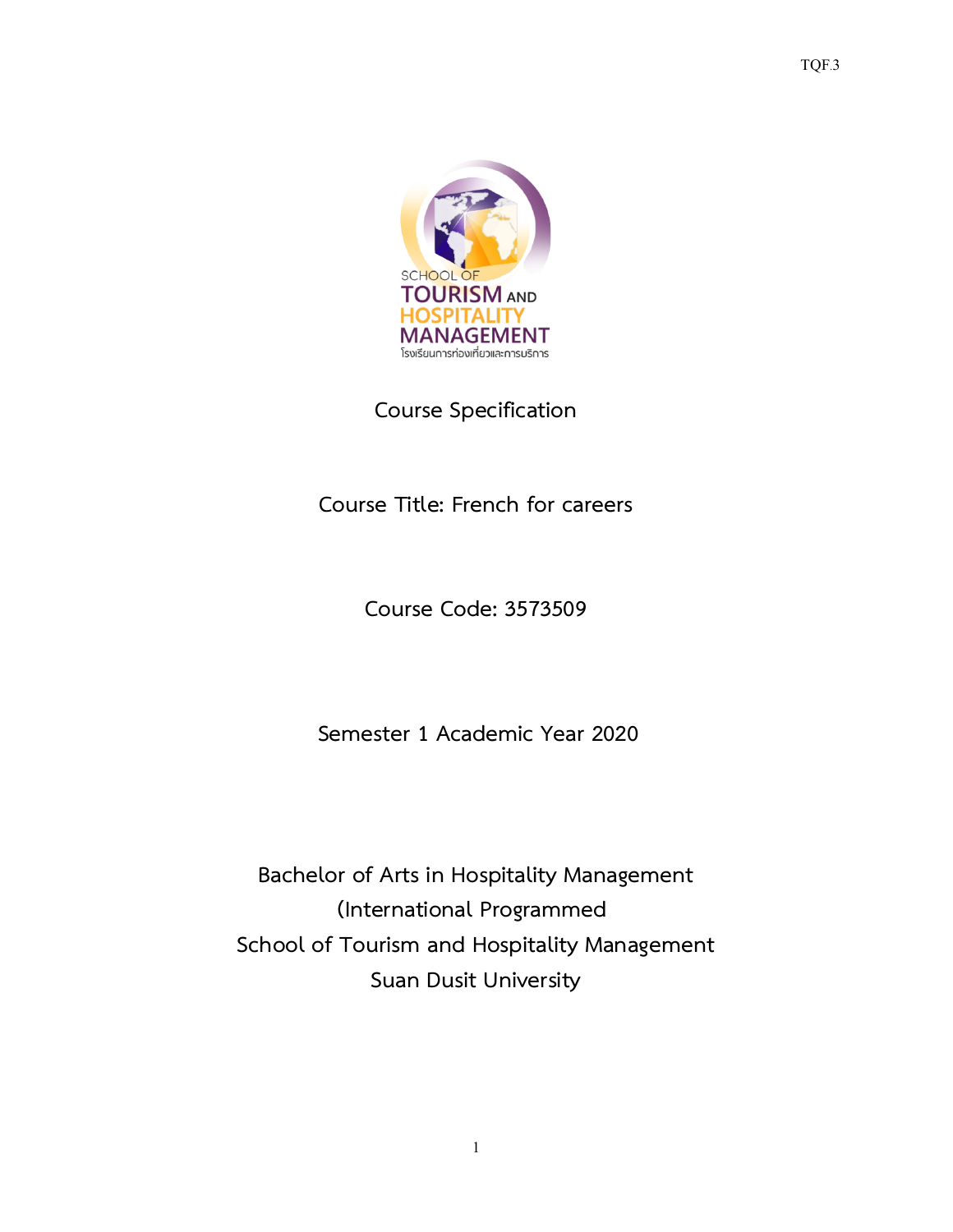# **Content**

|           |                                                 | Page |
|-----------|-------------------------------------------------|------|
| Section 1 | General information                             | 3    |
| Section 2 | Aims and Objectives                             | 4    |
| Section 3 | Course Description and Implementation           | 4    |
| Section 4 | Development of Students' Learning Outcomes      | 5    |
| Section 5 | Teaching and Evaluation Plans                   | 9    |
| Section 6 | Teaching Materials and Resources                | 20   |
| Section 7 | Evaluation and Improvement of Course Management | 20   |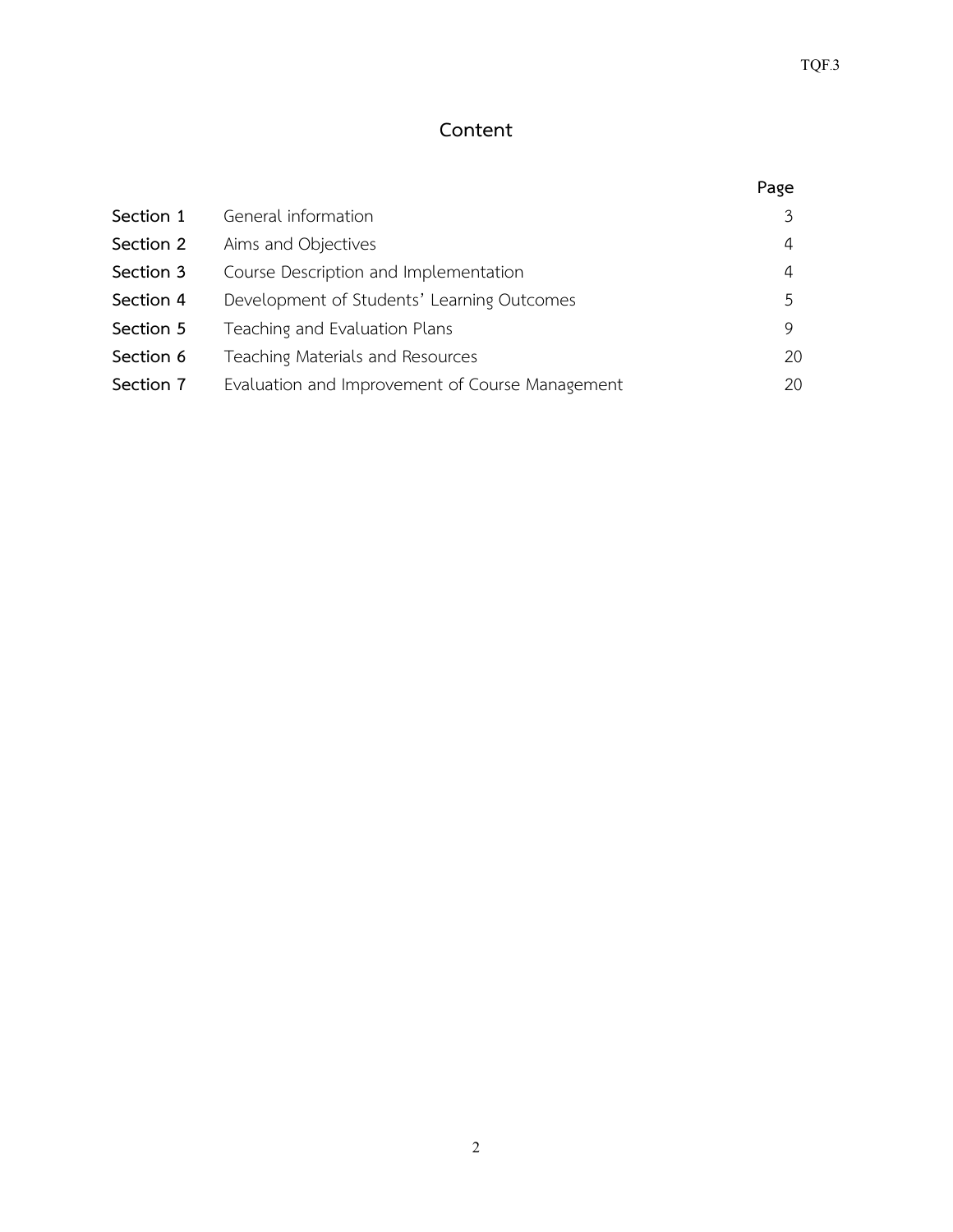# **Course Specification**

| Name of institution       | Suan Dusit University                        |
|---------------------------|----------------------------------------------|
| Campus/faculty/department | School of Tourism and Hospitality Management |

#### **Section1 General Information**

#### **1. Course code and course title**

**Course Code:** 3573509

 **Course title:** French for careers

#### **2. Number of credits**

3 (3-0-6

#### **3. Curriculum and type of subject**

3.1 Bachelor of Arts Programme in Hospitality Management

3.2 Type of Subject: Elective courses Major: None

### **4. Responsible faculty members**

4.1 course coordinator: Aj. Dujtawan Kanthairaj

4.2 Instructors: Aj. Dujtawan Kanthairaj **Section:** B1

# **5 .Semester /year of study**

Semester 1/ Academic year2020 / Year 3

#### **6 .Pre-requisite (if any)**

None

## **7 .Co-requisites (if any)**

None

**8 .Venue of study**

Suan Dusit University

# **9 .Date of latest revision**

5 June 2020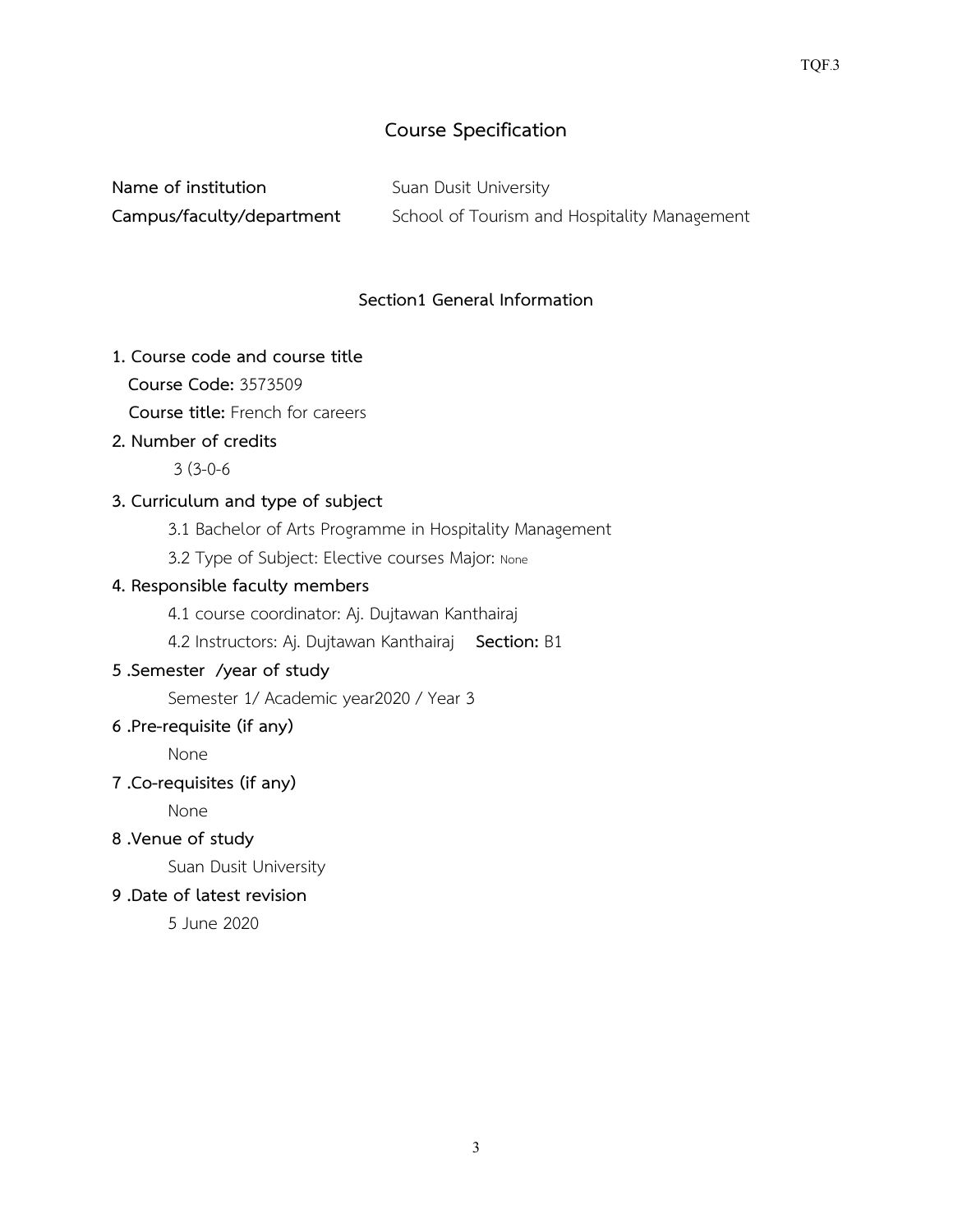# **Section 2 Aims and Objectives**

## **1. Aims of the Course**

## **1.1 Cognitive Theory (Knowledge from learning**

- To learn vocabulary about business and profession, structure of sentence, idiom, grammar and French culture.

# **1.2 Skills (Abilities and skills acquired from learning**

- To Apply the Knowledge of French and to practice the four skills of French for careers.

## **1.3 Moral (Attitudes, Moral and Ethical derived from learning**

- To Understand to the Knowledge of French and French culture and to adapt good attitude perceptions as being good part of the hospitality industry.

# **2. Objectives of Course Development/Modification**

After successful completion of this course, students will understand vocabulary about business, structure of sentence, idiom, grammar and French culture of French, will practice listening, speaking, reading and writing skills can communicate and will can communicate in various situation about hospitality industry.

# **Section 3: Course Description and Implementation**

## **1. Course Description**

Practice and integrate in listening, speaking reading and writing skills in particular situation related to the profession, practice speaking in both formal and informal business conversation by highlighting on using appropriately words for contacting in both within and outside organization.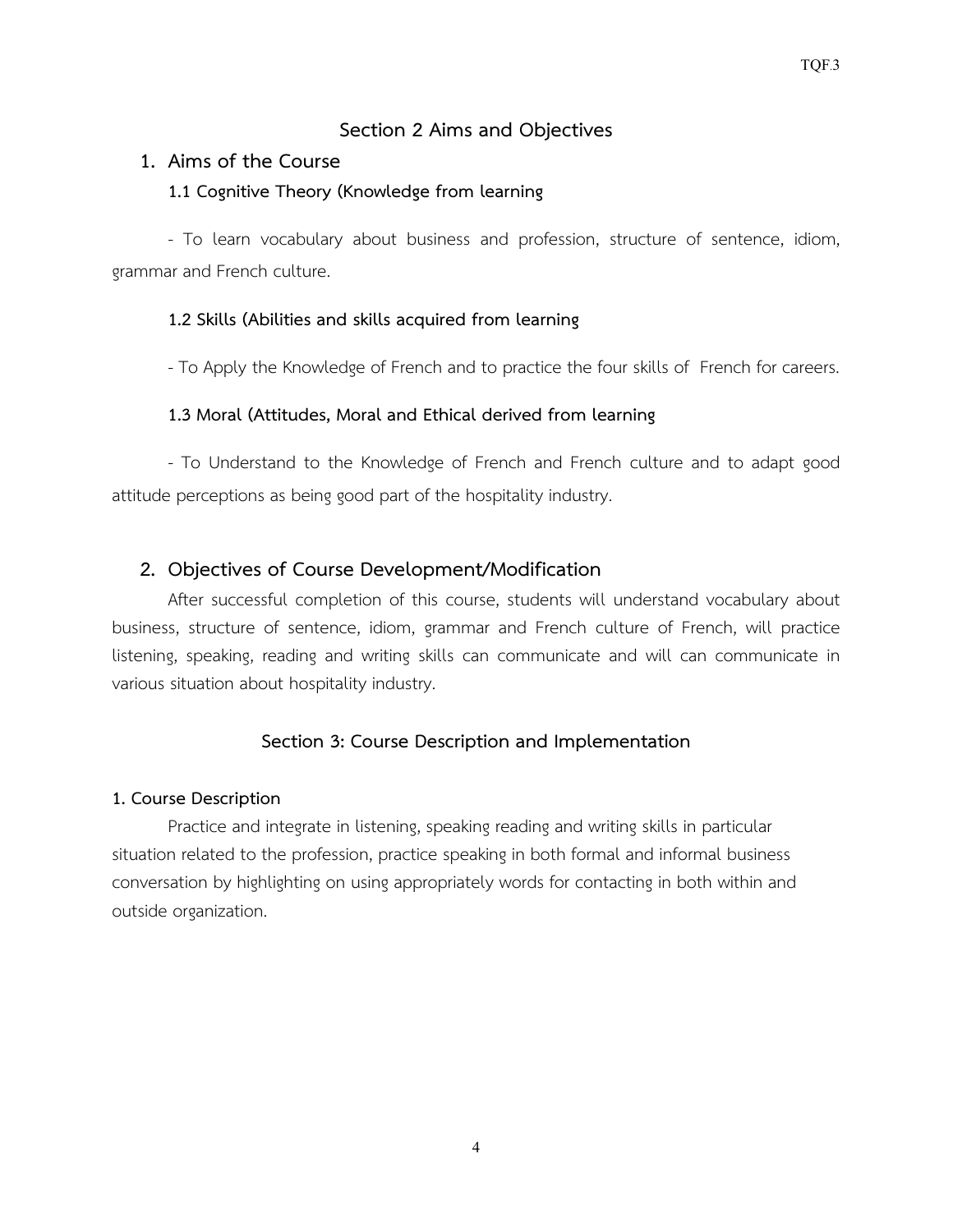# **2. Number of Hours per Semester**

| Lecture<br>(Hour                                    | Additional class<br>(Hour | Laboratory/field<br>trip/internship<br>(Hour | Self-study<br>(Hour                                     |
|-----------------------------------------------------|---------------------------|----------------------------------------------|---------------------------------------------------------|
| 45 hours<br>$(3 \text{ hours} \times 15)$<br>weeks) | <b>None</b>               | <b>None</b>                                  | 90 hours<br>$(6 \text{ hours} \times 15 \text{ weeks})$ |

# **3. Number of hours that the lecturer provides individual counseling and guidance**

- The student can make an appointment to consult and communicate with the lecturer by online application such as Facebook, Line etc.

- Course convenor will be available for additional academic advice for 2 hours per week.

# **Section 4 Development of Students' Learning Outcomes**

# **1. Morality and Ethics**

# **1.1 Expected outcome on morality and ethics**

Enable the students to be responsible, disciplined, honest and able to morally and ethically apply specific skills learnt throughout this course as follows:

ο (1 To realize good values, moral conscience and ethics.

ο **(**2 To be self and social responsible with good attitude and behavior.

# **●** (**3 To responsible of duties, good membership and develop leadership skills and act as a role model to others.**

ο (4 To be disciplined and follow the organizational and social rules and regulations.

# **1.2 Teaching methods**

- lecturing alongside with examples of vocabulary, structure of sentence, idiom, grammar and French culture

- Practicing listening, speaking, reading and writing skills.

- Discussing the various situation in hospitality industry.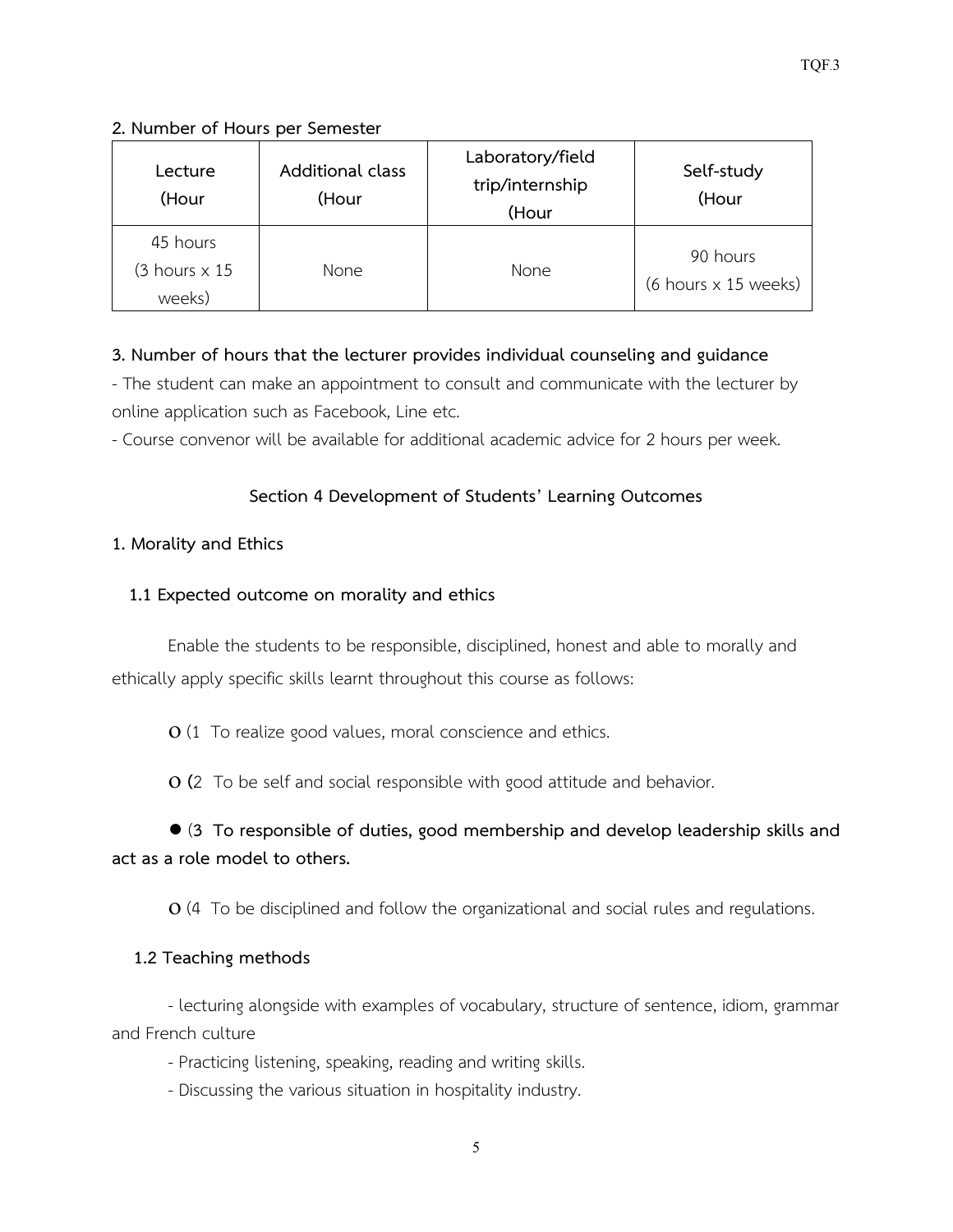#### **1.3 Evaluation methods**

- Frequency of attendance and punctuality of assessment submission
- From assignment

#### **2. Knowledge Development**

#### **2.1 Expected outcome on Knowledge and skills development**

(1 To understand the important principles and theories of hospitality organizational behavioral and interpersonal skills, international marketing, tourist behavior and related skills systematically and globally.

## ● **(2 To be able to integrate knowledge of hospitality with other related fields.**

ο (3 To understand research designs and methodology in order to solve organization problems and to develop organization knowledge management.

#### **2.2 Teaching methods**

Lecture, focus group, group work, academic presentation, analytical studies, academic assessments throughout the semester

#### **2.3 Evaluation methods**

- Mid-term exam, and final exam
- Other written and verbal assessments throughout the semester
- Learning by doing (tour operated by students

#### **3. Intellectual Knowledge Innovation**

#### **3.1 Expected outcome on Intellectual Knowledge Innovation**

ο **(**1 To be able to evaluate and analyze data, and able to think critically and systematically in order to find cause, effect, and resolution of the problems in depth.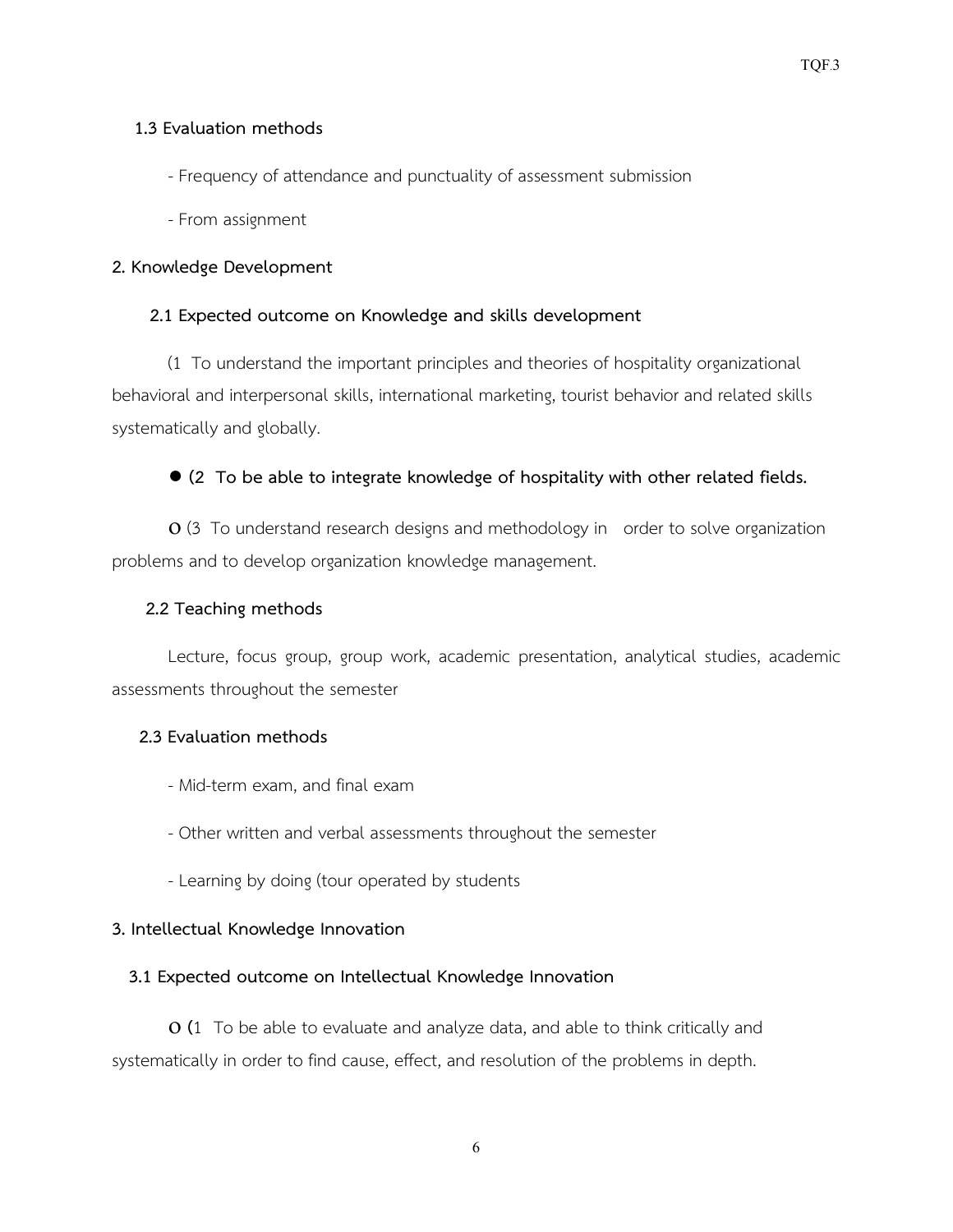# ● (**2 To be able to apply methodologies, synthesis, evaluation both practically and theoretically in actual operations.**

**O** (3 To be able to suitably apply knowledge and innovation in business term and able to adapt innovation technology to the profession and related fields.

#### **3.2 Teaching methods**

- Group work and presentation
- Group discussion

#### **3.3 Evaluation methods**

- Exams and assessments that focus on students' critical thinking analysis

#### **4. Interpersonal Skills and Responsibility**

 **4.1 Expected outcome on Interpersonal Skills and Responsibility**

**● (1 To be able to work with others and solve the problems both as a good leader and a good team member.**

ο(2 To be able to develop self – improvement continuously on professional learning improvement based on international criterion.

#### **4.2 Teaching methods**

- Delegate group work for group discussions
- Require oral presentations

## **4.3 Evaluation methods**

- Self-evaluation
- Peer evaluation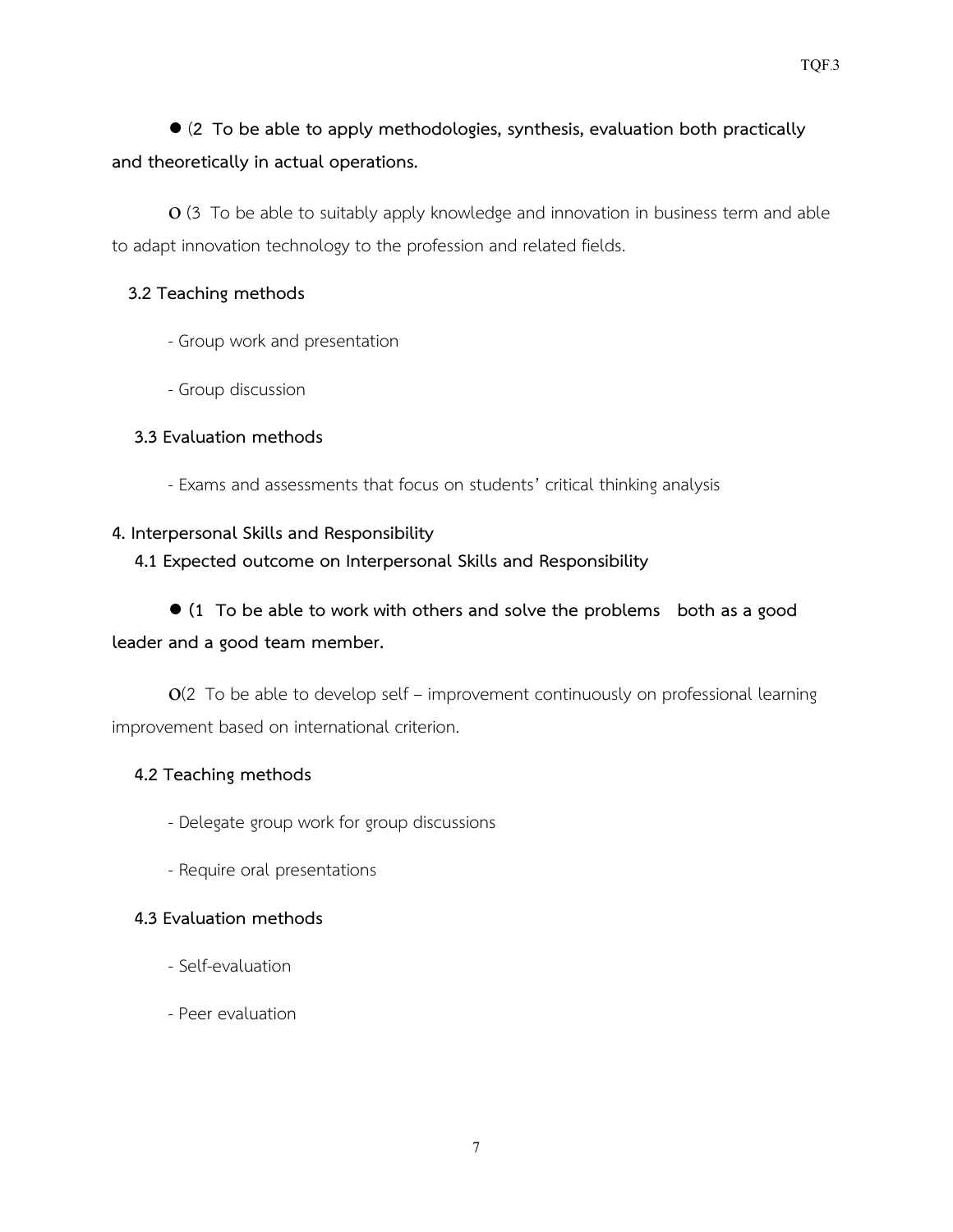**5. Numerical Analysis and Information Technology Skills**

 **5.1 Expected outcome on Numerical Analysis and Information Technology Skills**

● **(1 To be able to apply foreign languages effectively when communicate both academically and professionally.**

● **(2 To be able to communicate effectively with foreigners from different culture in different situation.**

**O** (3 To be able to use information technology suitably in different operations.

ο (4 To be able to analyze and interpret data, facts, figures, statistics and/or numerical related tasks efficiently.

## **5.2 Teaching methods**

- Lecture and discussion
- Practice

## **5.3 Evaluation methods**

- Evaluate from assignment
- Evaluate in answering question in classroom.
- Mid-term examination
- Final examination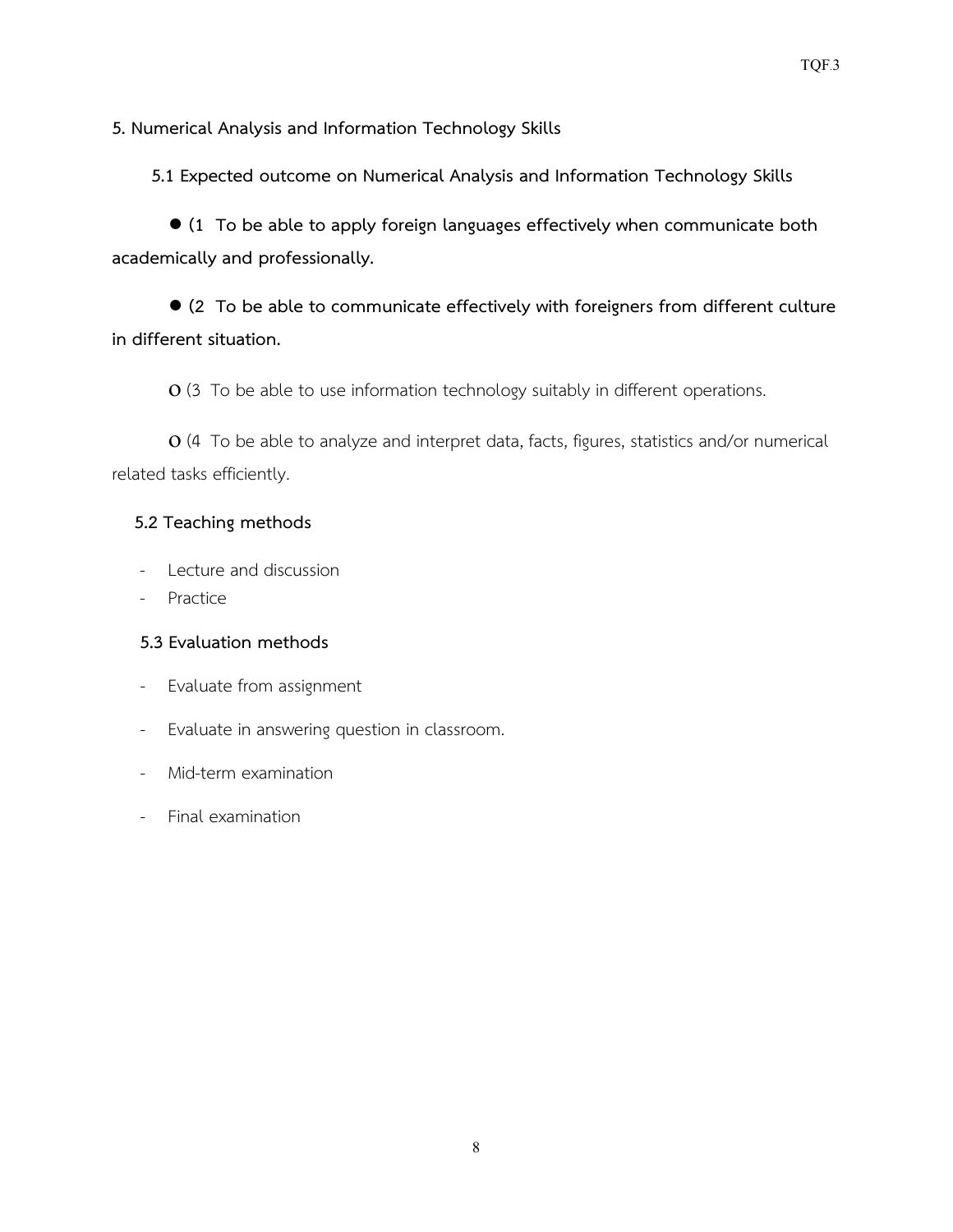# **Section 5: Teaching and Evaluation Plans**

# **1. Lesson Plan**

| Week         | <b>Topics</b>        | No. of         | Teaching & Learning          | Faculty      |
|--------------|----------------------|----------------|------------------------------|--------------|
|              |                      | Hours          | Activities, Instructional    | Member(s     |
|              |                      |                | Media (if any                |              |
| $\mathbf{1}$ | Description du cours | $\mathfrak{Z}$ | - Guide line to the course's | Aj. Dujtawan |
|              |                      |                | study.                       | Kanthairaj   |
|              |                      |                | - Direct instruction and     |              |
|              |                      |                | Discussion.                  |              |
|              |                      |                | - Student-centered:          |              |
|              |                      |                | Constructive approaches and  |              |
|              |                      |                | Cooperative learning.        |              |
|              |                      |                | - Teaching Media             |              |
|              |                      |                | - PowerPoint Slides          |              |
|              |                      |                | - Student Book               |              |
|              |                      |                | $-$ CD                       |              |
|              |                      |                | Evaluation methods           |              |
|              |                      |                | - Pre-test                   |              |
|              |                      |                | - Participation Activities   |              |
| s2           | Leçon $1:$ la        | $\mathfrak{Z}$ | - Direct instruction and     | Aj. Dujtawan |
|              | présentation         |                | Discussion                   | Kanthairaj   |
|              |                      |                | -Student-centered:           |              |
|              |                      |                | Constructive approaches and  |              |
|              |                      |                | Cooperative learning         |              |
|              |                      |                | - Individual                 |              |
|              |                      |                | - Teaching Media             |              |
|              |                      |                | - PowerPoint Slides          |              |
|              |                      |                | - Student Book               |              |
|              |                      |                | $-$ CD                       |              |
|              |                      |                | Evaluation methods           |              |
|              |                      |                | - Practice activities        |              |
|              |                      |                | - Participation Activities   |              |
|              |                      |                | - Home Work                  |              |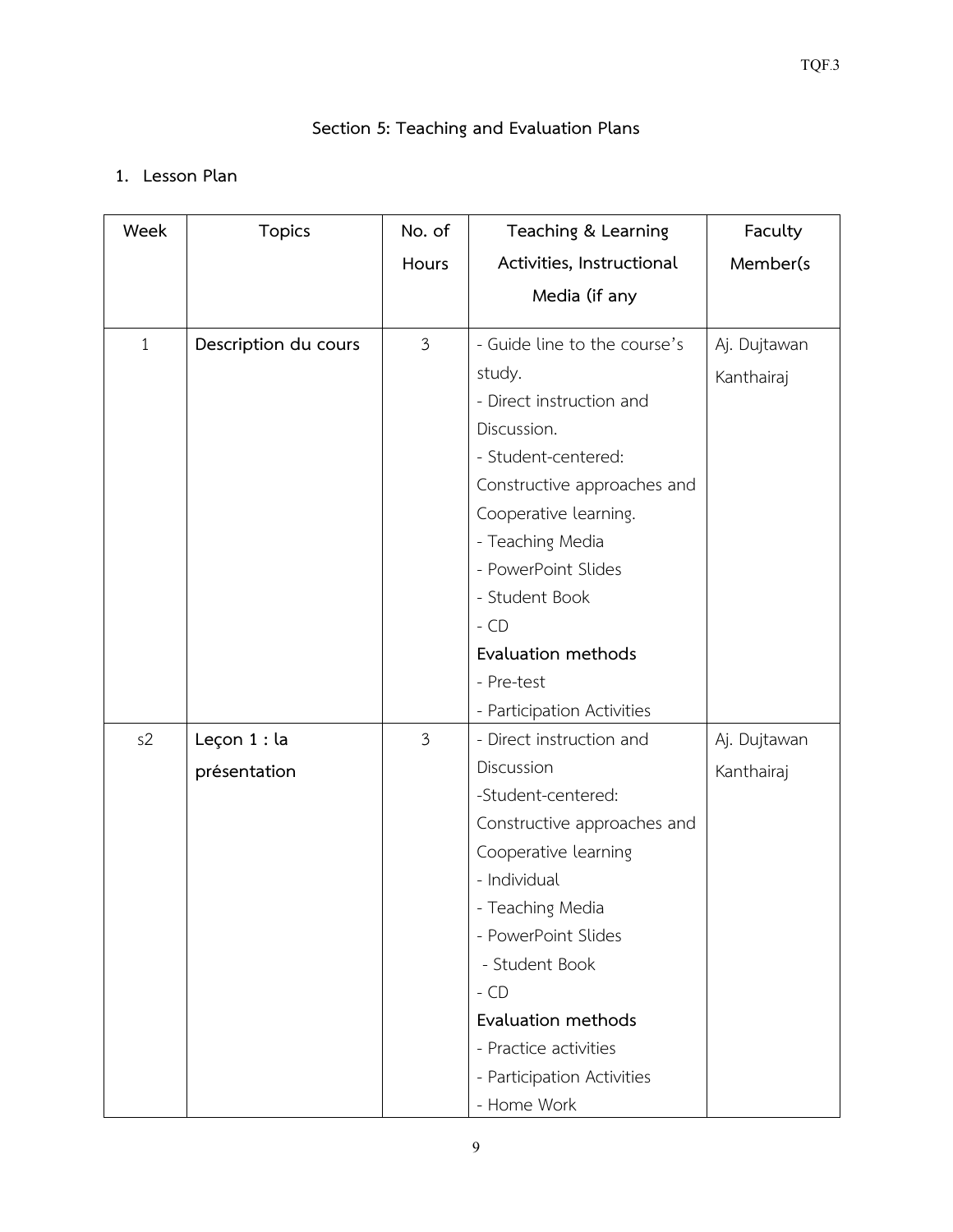| Week             | <b>Topics</b>   | No. of         | Teaching & Learning         | Faculty      |
|------------------|-----------------|----------------|-----------------------------|--------------|
|                  |                 | Hours          | Activities, Instructional   | Member(s     |
|                  |                 |                | Media (if any               |              |
| $\mathfrak{Z}$   | Leçon 2 : faire | $\mathfrak{Z}$ | - Direct instruction and    | Aj. Dujtawan |
|                  | connaissance    |                | Discussion                  | Kanthairaj   |
|                  |                 |                | -Student-centered:          |              |
|                  |                 |                | Constructive approaches and |              |
|                  |                 |                | Cooperative learning        |              |
|                  |                 |                | - Individual                |              |
|                  |                 |                | - Teaching Media            |              |
|                  |                 |                | - PowerPoint Slides         |              |
|                  |                 |                | - Student Book              |              |
|                  |                 |                | $-$ CD                      |              |
|                  |                 |                | Evaluation methods          |              |
|                  |                 |                | - Practice activities       |              |
|                  |                 |                | - Participation Activities  |              |
|                  |                 |                | - Role Play                 |              |
|                  |                 |                | - Home Work                 |              |
| $\boldsymbol{4}$ | Leçon 3         | 3              | - Direct instruction and    | Aj. Dujtawan |
|                  | Les pronoms     |                | Discussion                  | Kanthairaj   |
|                  | relatifs        |                | -Student-centered:          |              |
|                  | Ecrire un email |                | Constructive approaches and |              |
|                  |                 |                | Cooperative learning        |              |
|                  |                 |                | - Individual                |              |
|                  |                 |                | - Teaching Media            |              |
|                  |                 |                | - PowerPoint Slides         |              |
|                  |                 |                | - Student Book              |              |
|                  |                 |                | $-$ CD                      |              |
|                  |                 |                | Evaluation methods          |              |
|                  |                 |                | - Practice activities       |              |
|                  |                 |                | - Participation Activities  |              |
|                  |                 |                | - Role Play<br>- Home Work  |              |
|                  |                 |                |                             |              |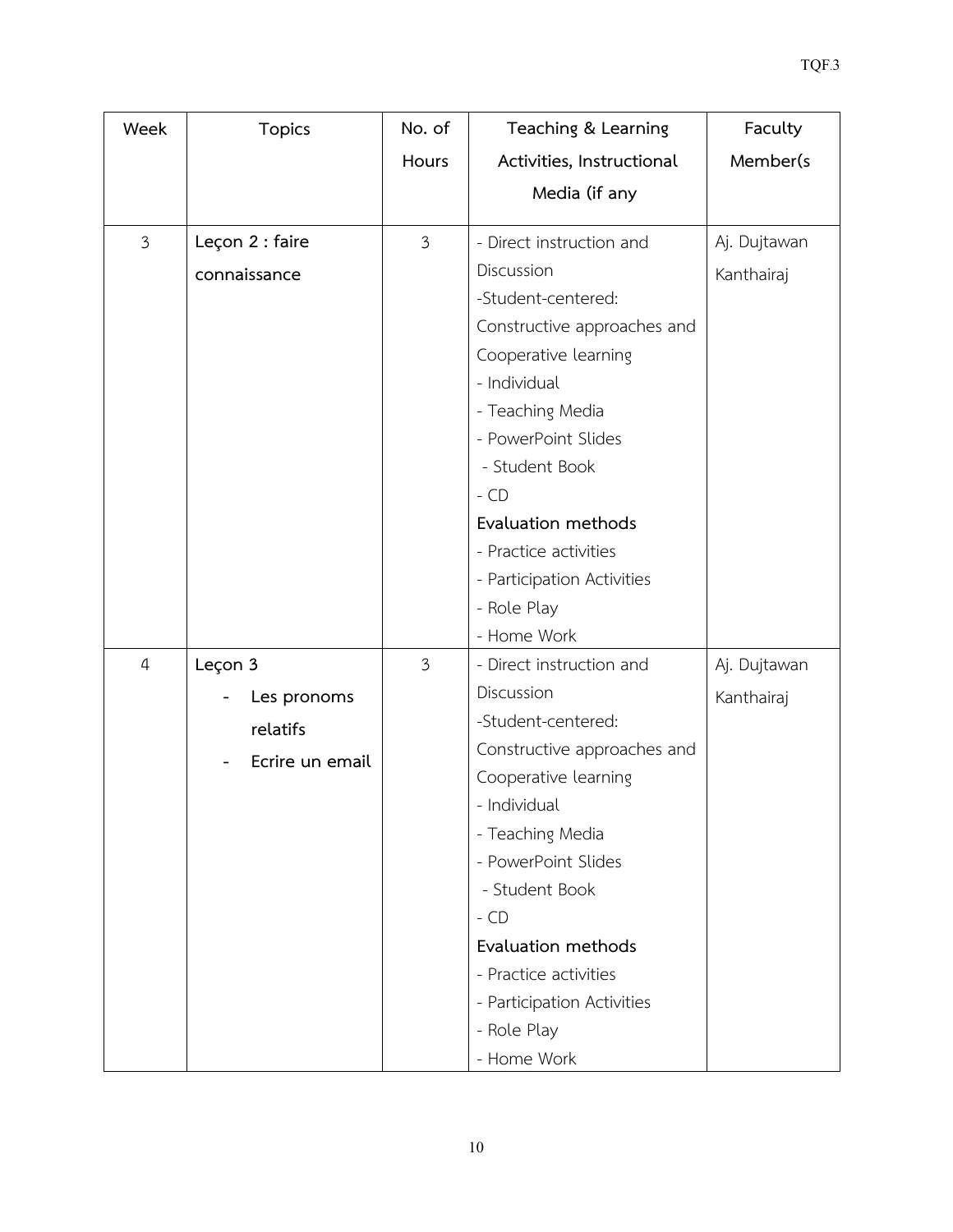| Week | <b>Topics</b>       | No. of         | Teaching & Learning          | Faculty      |
|------|---------------------|----------------|------------------------------|--------------|
|      |                     | Hours          | Activities, Instructional    | Member(s     |
|      |                     |                | Media (if any                |              |
| 5    | Leçon 4 : écrire et | $\mathfrak{Z}$ | - Direct instruction and     | Aj. Dujtawan |
|      |                     |                | Discussion                   | Kanthairaj   |
|      | répondre un email   |                | -Student-centered:           |              |
|      |                     |                | Constructive approaches and  |              |
|      |                     |                | Cooperative learning         |              |
|      |                     |                | - Individual                 |              |
|      |                     |                | - Teaching Media             |              |
|      |                     |                | - PowerPoint Slides          |              |
|      |                     |                | - Student Book               |              |
|      |                     |                | $-$ CD                       |              |
|      |                     |                | Evaluation methods           |              |
|      |                     |                | - Practice activities        |              |
|      |                     |                | - Participation Activities   |              |
|      |                     |                | - Role Play                  |              |
|      |                     |                | - Home Work                  |              |
| 6    | Leçon 5 : lire et   | 3              | - Direct instruction and     | Aj. Dujtawan |
|      | expliquer une offre |                | Discussion                   | Kanthairaj   |
|      | d'emploi            |                | -Student-centered:           |              |
|      |                     |                | Constructive approaches and  |              |
|      |                     |                | Cooperative learning         |              |
|      |                     |                | - Individual                 |              |
|      |                     |                | - Teaching Media             |              |
|      |                     |                | - PowerPoint Slides          |              |
|      |                     |                | - Student Book               |              |
|      |                     |                | $-$ CD<br>Evaluation methods |              |
|      |                     |                | - Practice activities        |              |
|      |                     |                | - Participation Activities   |              |
|      |                     |                | - Role Play                  |              |
|      |                     |                | - Home Work                  |              |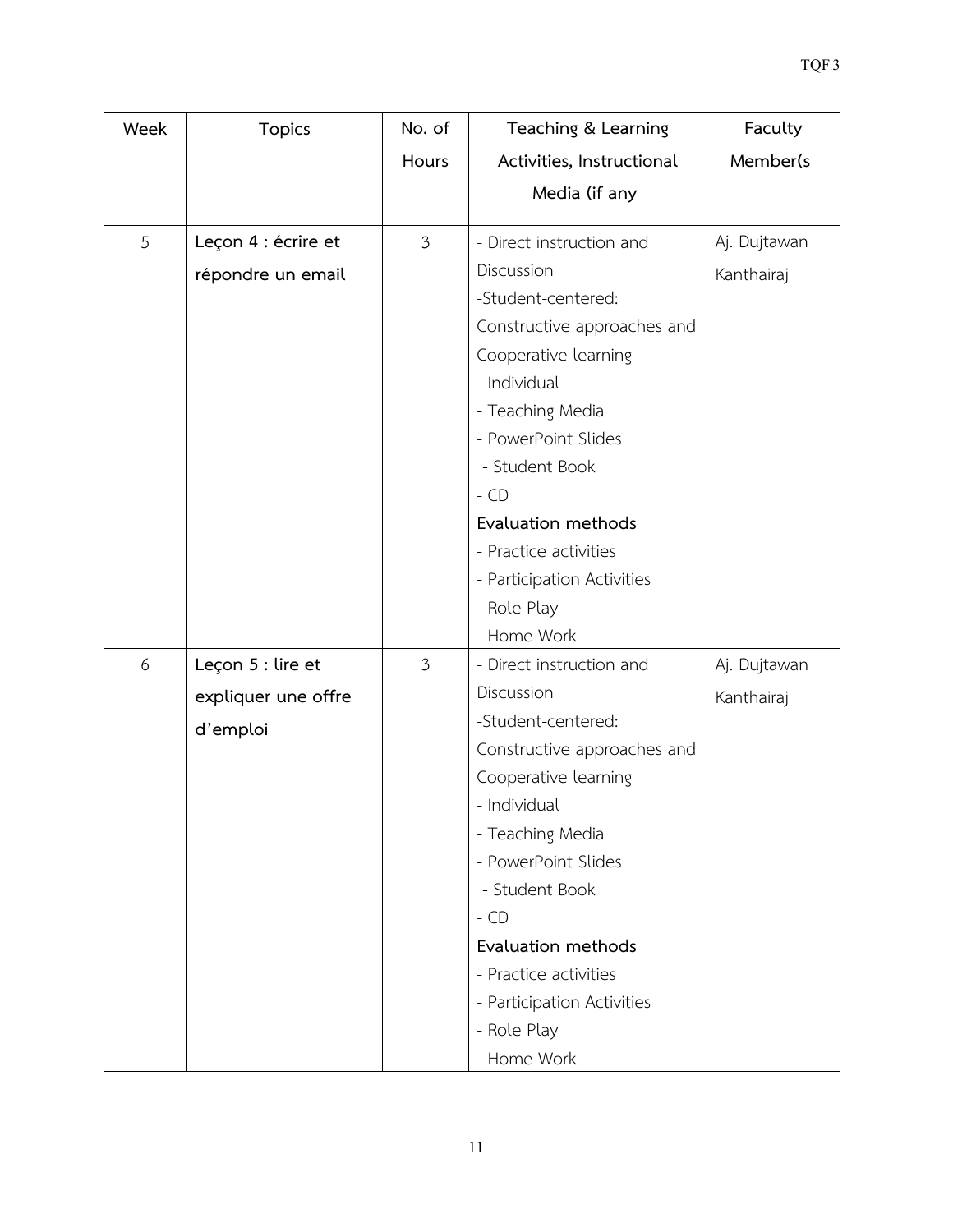| Week           | <b>Topics</b>          | No. of         | Teaching & Learning         | Faculty      |
|----------------|------------------------|----------------|-----------------------------|--------------|
|                |                        | Hours          | Activities, Instructional   | Member(s     |
|                |                        |                | Media (if any               |              |
| $\overline{7}$ | Leçon 7 : écrire un CV | $\mathfrak{Z}$ | - Direct instruction and    | Aj. Dujtawan |
|                |                        |                | Discussion                  | Kanthairaj   |
|                |                        |                | -Student-centered:          |              |
|                |                        |                | Constructive approaches and |              |
|                |                        |                | Cooperative learning        |              |
|                |                        |                | - Individual                |              |
|                |                        |                | - Teaching Media            |              |
|                |                        |                | - PowerPoint Slides         |              |
|                |                        |                | - Student Book              |              |
|                |                        |                | $-$ CD                      |              |
|                |                        |                | Evaluation methods          |              |
|                |                        |                | - Practice activities       |              |
|                |                        |                | - Participation Activities  |              |
|                |                        |                | - Role Play                 |              |
|                |                        |                | - Home Work                 |              |
| 8              | Mid-term Examination   | $\mathfrak{Z}$ | Mid-term Exam               | Aj. Dujtawan |
|                | Leçon 8 : Rédiger un   |                | - Individual Test           | Kanthairaj   |
|                | <b>CV</b>              |                | - Direct instruction and    |              |
|                |                        |                | Discussion                  |              |
|                |                        |                | -Student-centered:          |              |
|                |                        |                | Constructive approaches and |              |
|                |                        |                | Cooperative learning        |              |
|                |                        |                | - Individual                |              |
|                |                        |                | - Teaching Media            |              |
|                |                        |                | - PowerPoint Slides         |              |
|                |                        |                | - Student Book              |              |
|                |                        |                | $-$ CD                      |              |
|                |                        |                | Evaluation methods          |              |
|                |                        |                | Mid-term Examination        |              |
|                |                        |                | - Individual Test           |              |
|                |                        |                | - Practice activities       |              |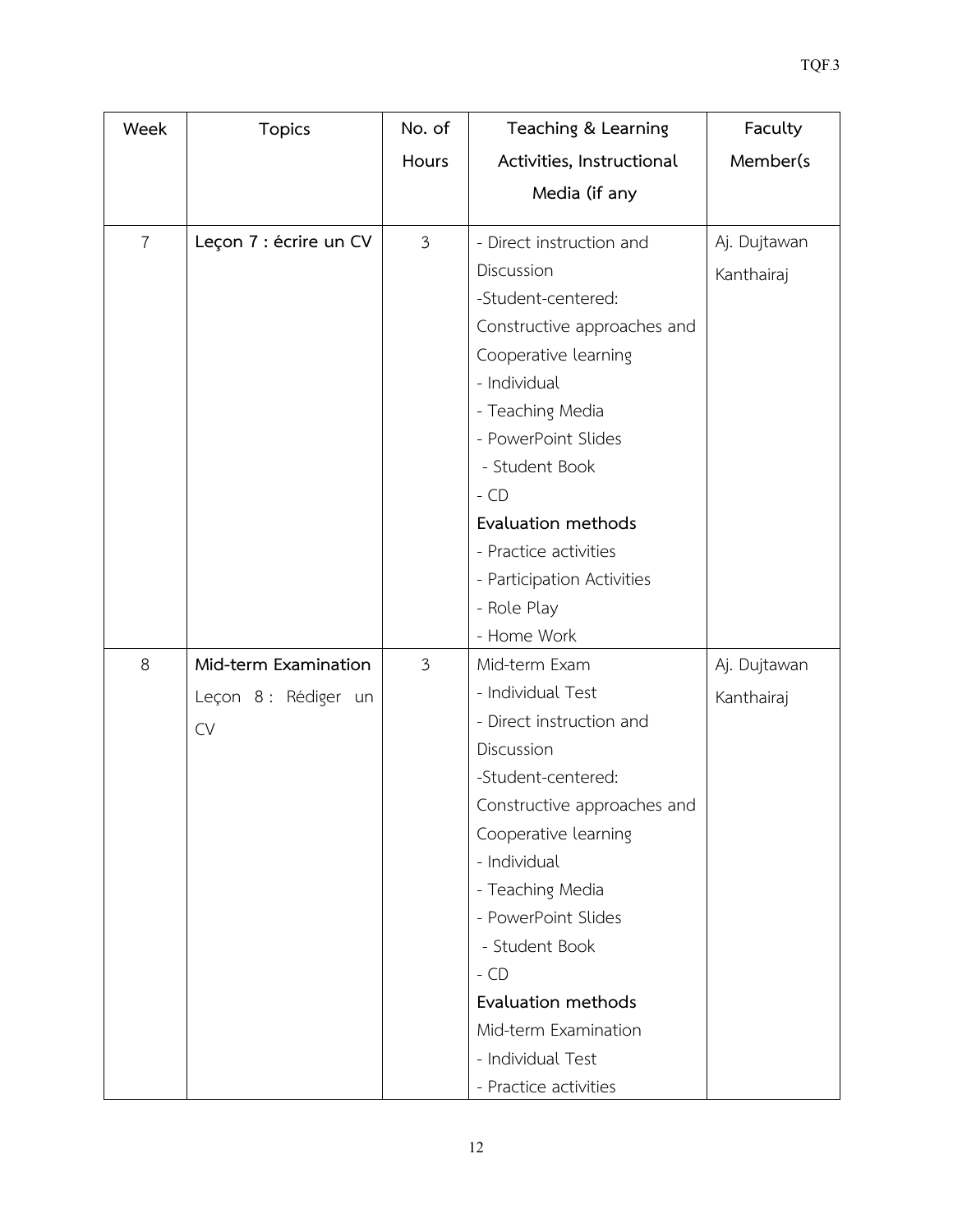| Week | <b>Topics</b>    | No. of         | Teaching & Learning         | Faculty      |
|------|------------------|----------------|-----------------------------|--------------|
|      |                  | Hours          | Activities, Instructional   | Member(s     |
|      |                  |                | Media (if any               |              |
|      |                  |                | - Participation Activities  |              |
|      |                  |                | - Role Play                 |              |
|      |                  |                | - Home Work                 |              |
| 9    | Leçon 9 : la     | $\mathfrak{Z}$ | - Direct instruction and    | Aj. Dujtawan |
|      |                  |                | Discussion                  |              |
|      | communication au |                | -Student-centered:          | Kanthairaj   |
|      | travail          |                | Constructive approaches and |              |
|      |                  |                | Cooperative learning        |              |
|      |                  |                | - Individual                |              |
|      |                  |                | - Teaching Media            |              |
|      |                  |                | - PowerPoint Slides         |              |
|      |                  |                | - Student Book              |              |
|      |                  |                | $-$ CD                      |              |
|      |                  |                | Evaluation methods          |              |
|      |                  |                | - Practice activities       |              |
|      |                  |                | - Participation Activities  |              |
|      |                  |                | - Home Work                 |              |
| 10   | Leçon 10 : la    | 3              | - Direct instruction and    | Aj. Dujtawan |
|      | communication au |                | Discussion                  | Kanthairaj   |
|      | travail (suite)  |                | -Student-centered:          |              |
|      |                  |                | Constructive approaches and |              |
|      |                  |                | Cooperative learning        |              |
|      |                  |                | - Individual                |              |
|      |                  |                | - Teaching Media            |              |
|      |                  |                | - PowerPoint Slides         |              |
|      |                  |                | - Student Book              |              |
|      |                  |                | $-$ CD                      |              |
|      |                  |                | Evaluation methods          |              |
|      |                  |                | - Practice activities       |              |
|      |                  |                | - Participation Activities  |              |
|      |                  |                | - Home Work                 |              |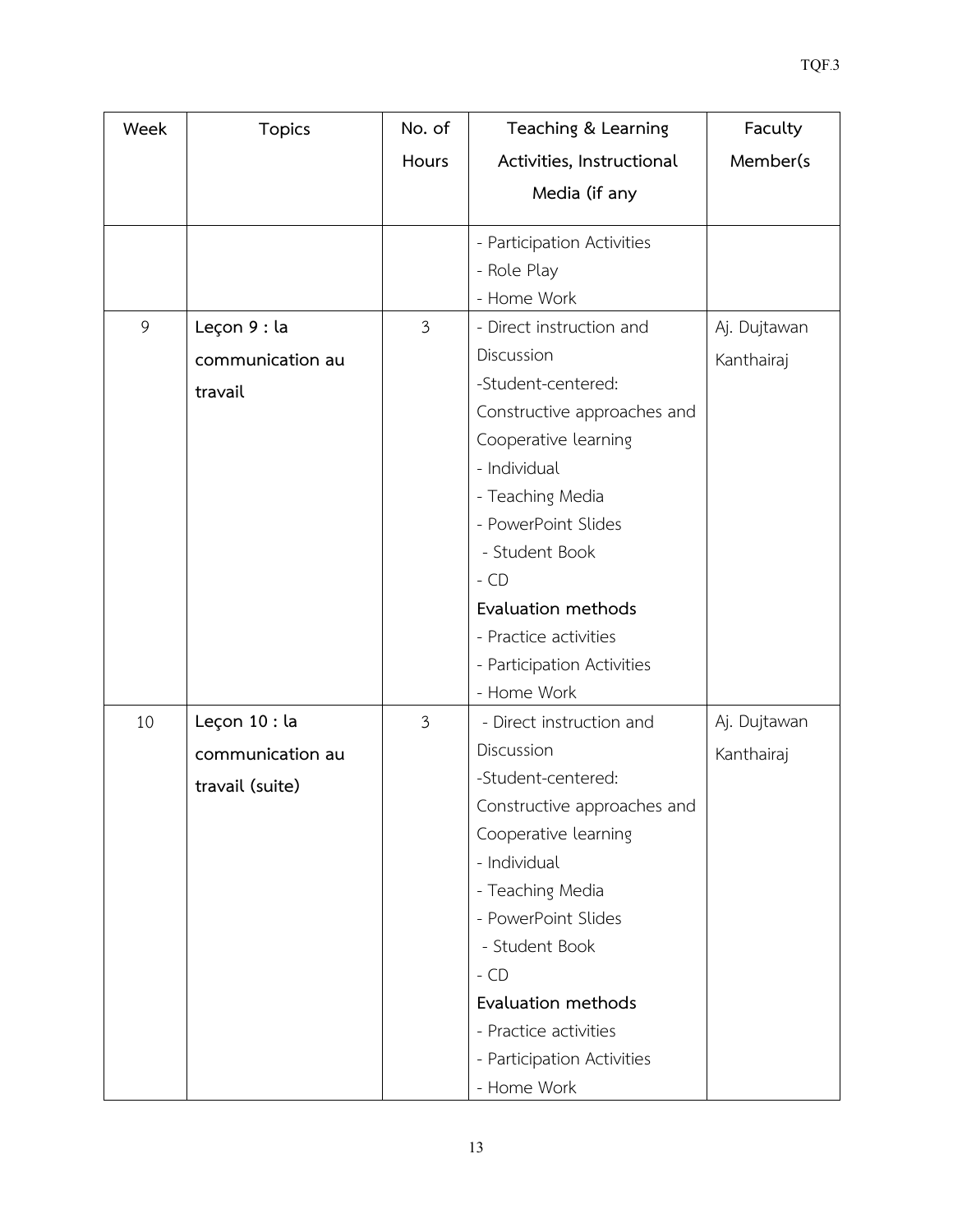| Week | <b>Topics</b>         | No. of         | Teaching & Learning         | Faculty      |
|------|-----------------------|----------------|-----------------------------|--------------|
|      |                       | Hours          | Activities, Instructional   | Member(s     |
|      |                       |                | Media (if any               |              |
| 11   | Leçon les : 11        | $\mathfrak{Z}$ | - Direct instruction and    | Aj. Dujtawan |
|      | adjectifs au travail  |                | Discussion                  | Kanthairaj   |
|      |                       |                | -Student-centered:          |              |
|      |                       |                | Constructive approaches and |              |
|      |                       |                | Cooperative learning        |              |
|      |                       |                | - Individual                |              |
|      |                       |                | - Teaching Media            |              |
|      |                       |                | - PowerPoint Slides         |              |
|      |                       |                | - Student Book              |              |
|      |                       |                | $-$ CD                      |              |
|      |                       |                | Evaluation methods          |              |
|      |                       |                | - Practice activities       |              |
|      |                       |                | - Participation Activities  |              |
|      |                       |                | - Home Work                 |              |
| 12   | Leçon 12 : A l'hotel  | $\mathfrak{Z}$ | - Direct instruction and    | Aj. Dujtawan |
|      |                       |                | Discussion                  | Kanthairaj   |
|      |                       |                | -Student-centered:          |              |
|      |                       |                | Constructive approaches and |              |
|      |                       |                | Cooperative learning        |              |
|      |                       |                | - Individual                |              |
|      |                       |                | - Teaching Media            |              |
|      |                       |                | - PowerPoint Slides         |              |
|      |                       |                | - Student Book              |              |
|      |                       |                | $-$ CD                      |              |
|      |                       |                | Evaluation methods          |              |
|      |                       |                | - Practice activities       |              |
|      |                       |                | - Participation Activities  |              |
|      |                       |                | - Home Work                 |              |
| 13   | Leçon 13 : A l'agence | $\mathfrak{Z}$ | - Direct instruction and    | Aj. Dujtawan |
|      | de voyage             |                | Discussion                  | Kanthairaj   |
|      |                       |                | -Student-centered:          |              |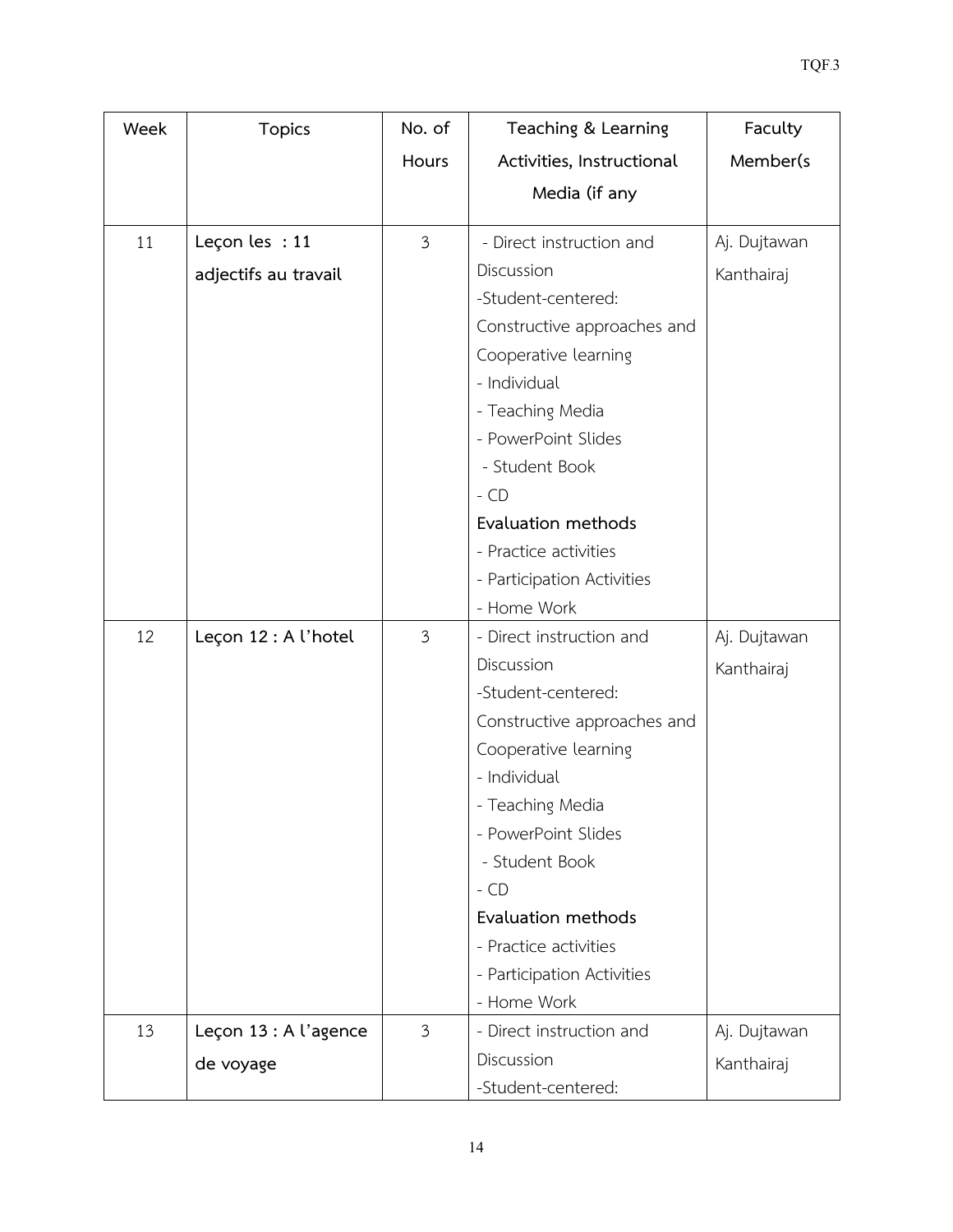| Week | <b>Topics</b>        | No. of | Teaching & Learning                  | Faculty      |
|------|----------------------|--------|--------------------------------------|--------------|
|      |                      | Hours  | Activities, Instructional            | Member(s     |
|      |                      |        | Media (if any                        |              |
|      |                      |        |                                      |              |
|      |                      |        | Constructive approaches and          |              |
|      |                      |        | Cooperative learning<br>- Individual |              |
|      |                      |        |                                      |              |
|      |                      |        | - Teaching Media                     |              |
|      |                      |        | - PowerPoint Slides                  |              |
|      |                      |        | - Student Book                       |              |
|      |                      |        | $-$ CD                               |              |
|      |                      |        | Evaluation methods                   |              |
|      |                      |        | - Practice activities                |              |
|      |                      |        | - Participation Activities           |              |
|      |                      |        | - Home Work                          |              |
| 14   | Leçon $A : 14$       | 3      | - Direct instruction and             | Aj. Dujtawan |
|      | l'aéroport           |        | Discussion                           | Kanthairaj   |
|      |                      |        | -Student-centered:                   |              |
|      |                      |        | Constructive approaches and          |              |
|      |                      |        | Cooperative learning                 |              |
|      |                      |        | - Individual                         |              |
|      |                      |        | - Teaching Media                     |              |
|      |                      |        | - PowerPoint Slides                  |              |
|      |                      |        | - Student Book                       |              |
|      |                      |        | - CD                                 |              |
|      |                      |        | Evaluation methods                   |              |
|      |                      |        | - Practice activities                |              |
|      |                      |        | - Participation Activities           |              |
|      |                      |        | - Home Work                          |              |
| 15   | Leçon 15 : Les       | 3      | - Direct instruction and             | Aj. Dujtawan |
|      | problèmes au travail |        | Discussion                           | Kanthairaj   |
|      |                      |        | -Student-centered:                   |              |
|      |                      |        | Constructive approaches and          |              |
|      |                      |        | Cooperative learning                 |              |
|      |                      |        | - Individual                         |              |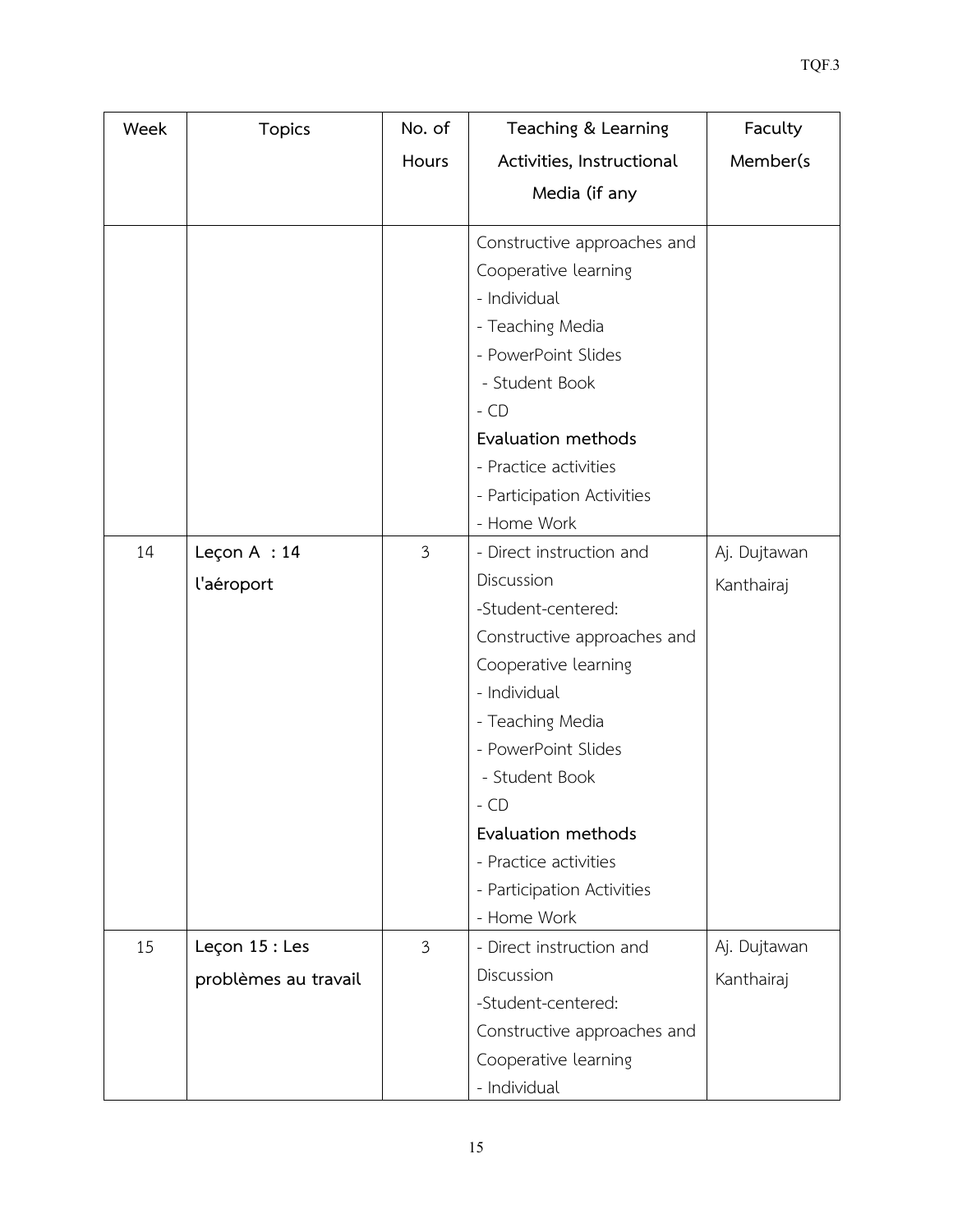| Week | <b>Topics</b>            | No. of | Teaching & Learning        | Faculty      |
|------|--------------------------|--------|----------------------------|--------------|
|      |                          | Hours  | Activities, Instructional  | Member(s)    |
|      |                          |        | Media (if any              |              |
|      |                          |        | - Teaching Media           |              |
|      |                          |        | - PowerPoint Slides        |              |
|      |                          |        | - Student Book             |              |
|      |                          |        | $-$ CD                     |              |
|      |                          |        | Evaluation methods         |              |
|      |                          |        | - Practice activities      |              |
|      |                          |        | - Participation Activities |              |
|      |                          |        | - Home Work                |              |
| 16   | <b>Final Examination</b> | 1.5    | Evaluation methods         | Aj. Dujtawan |
|      |                          |        | Final Examination          | Kanthairaj   |
|      |                          |        | - Individual Test          |              |

# **1. Evaluation plan**

| Activities     | Expected           | Methods                   | Week     | Percentage |
|----------------|--------------------|---------------------------|----------|------------|
|                | outcomes           |                           |          |            |
| $\mathbf{1}$   | 1.1, 1.2, 1.3, 1.4 | Observe behavior          | $1 - 15$ | 10%        |
|                | 2.1, 2.2, 2.3      | Participation, Activities |          | 10%        |
|                | 4.1, 4.2           | Home Work                 |          | 10%        |
| $\overline{2}$ | 1.2                | Presentation,             | $2 - 15$ | 20%        |
|                | 2.2 3.1, 3.2, 3.3  | Individual Assignment     |          |            |
|                | 4.1                | Group Assignment          |          |            |
|                | 5.1, 5.2, 5.3, 5.4 |                           |          |            |
| $\mathfrak{Z}$ | 2.23.1             | Midterm Examination       | 8        | 20%        |
|                | 4.1                |                           |          |            |
|                | 5.1 5.2            |                           |          |            |
| $\overline{4}$ | 2.23.1             | Final Examination         | 16       | 30%        |
|                | 4.1                |                           |          |            |
|                | 5.1 5.2            |                           |          |            |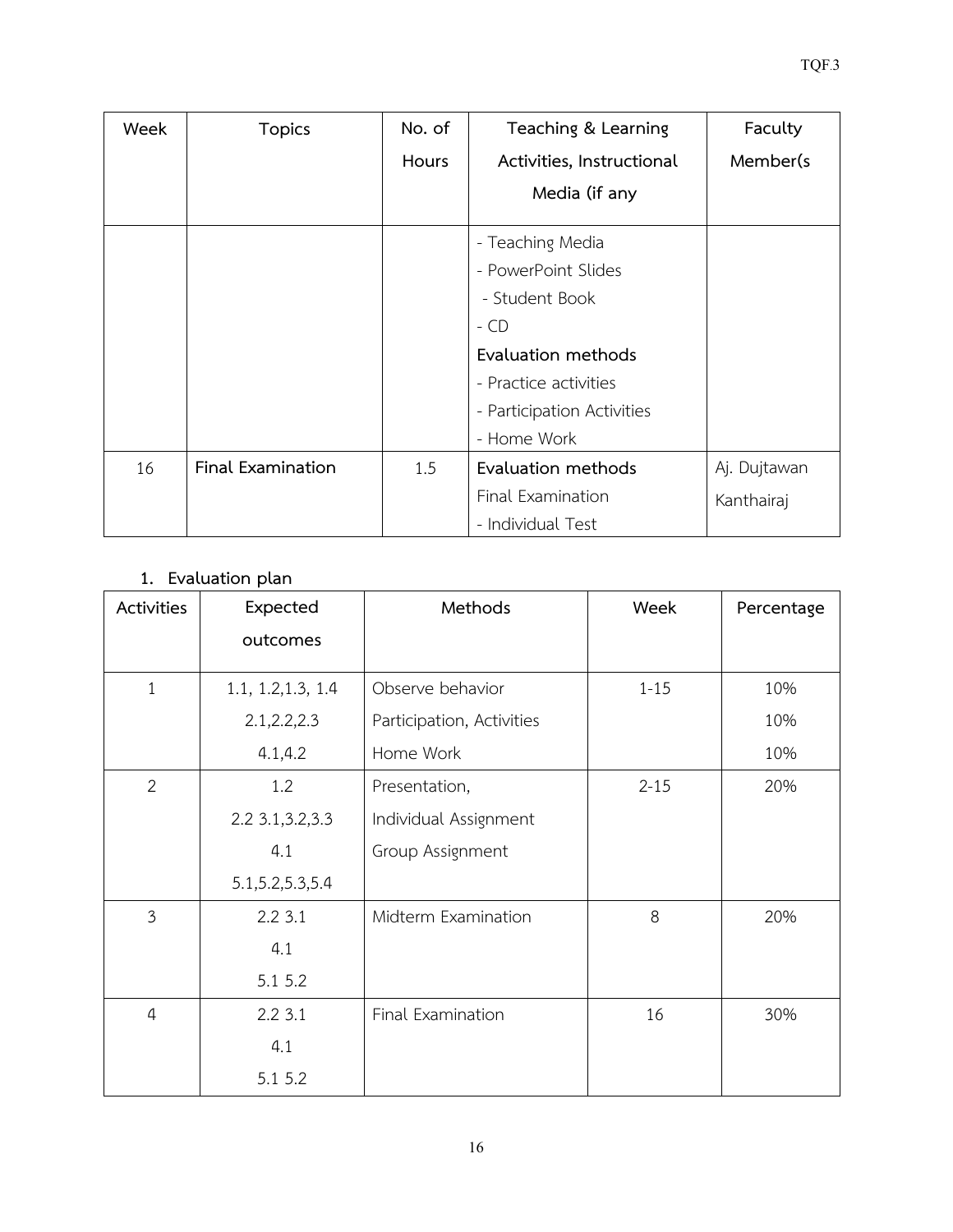## **2. Evaluation**

Test Score and Grading are evaluated by Criterion-Referenced Evaluation of Suan Dusit University: Evaluations during semester (70) and Final Examination (30)

| <b>Learning Outcomes</b> | <b>Evaluation Methods</b> | Week     | Proportion of |
|--------------------------|---------------------------|----------|---------------|
|                          |                           |          | Evaluation (% |
| 1.1, 1.2, 1.3, 1.4       | Participation             | $1 - 15$ | 10            |
| 2.1, 2.2                 |                           |          |               |
| 4.1                      |                           |          |               |
| 2.2, 2.3, 3.1            | Mid-term exam             | 8        | 20            |
| 4.1                      |                           |          |               |
| 5.1, 5.2                 |                           |          |               |
| 1.2                      | Learning by doing         | $2 - 15$ | 40            |
| 2.2, 3.1, 3.2, 3.3       |                           |          |               |
| 4.1, 4.2, 5.1, 5.2       |                           |          |               |
| 2.2,3.1                  | Final exam                | 16       | 30            |
| 4.1, 5.1, 5.2            |                           |          |               |

## **Section 6 Teaching Materials and Resources**

## **1. Texts and main documents**

CLAIRE MIQUEL.(2013).**Communication progressive du français.** CLE international

## **2. Documents and important information**

- 1. Évelyne Siréjols & Giovanna Tempesta. (2015). **Grammaire 450 nouveaux exercices niveau débutant**. Paris: CLE International
- 2. G. Mauger. (2003). Cours de Langue et de Civilisation Françaises 1 .HACHETTE
- 3. ALAIN CHAMBERLAIN et ROSS STEELE.(2004).**Guide pratique de la communication**. DIDIER

## **3. Documents and recommended information**

1. Guy Capelle, & Noëlle Gidon. (2008). Reflets 1 : Cahier d'exercices, Hachette, Paris